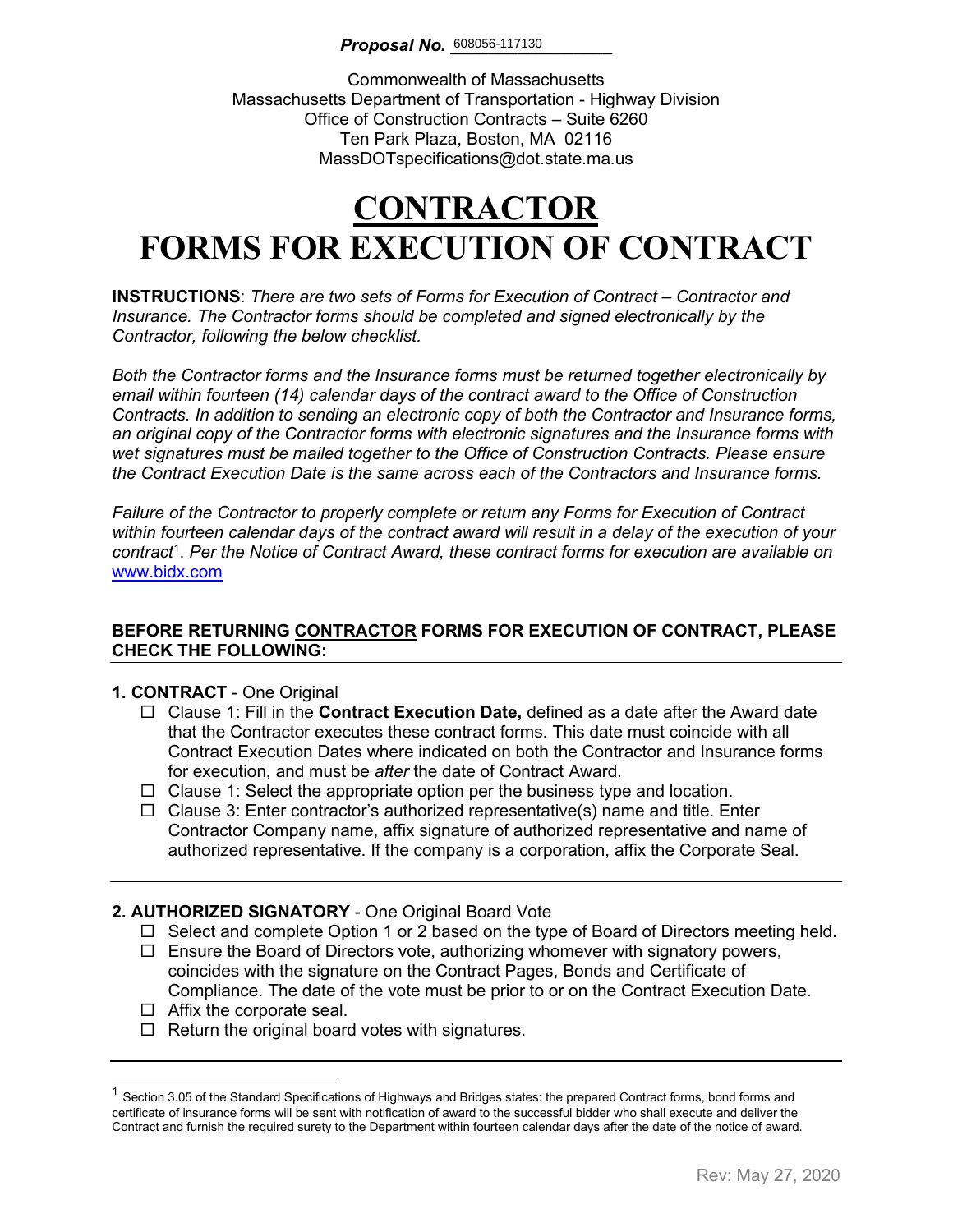#### **3. CERTIFICATION OF CONTRACTOR AND MASSDOT** - One Original

- $\Box$  This form is required only on federal aid projects (if provided within Forms for Execution).
- $\Box$  Complete the Certification of Contractor section on the top half of this page. Sign and enter the Contract Execution Date.

#### **4. CERTIFICATE OF COMPLIANCE** - One Original

- $\Box$  Enter authorized signatory name and title, company name, and address for principle place of business.
- $\Box$  Sign, enter title, name, and Contract Execution Date.

#### **5.1 DOCUMENT 00859 CONTRACTOR/SUBCONTRACTOR CERTIFICATION** - One Original

- $\Box$  Enter the prime contractor name and date (must be the contract execution date). The contract number, project number, federal aid number (if applicable), location, and description will be completed by MassDOT. Do not enter a Subcontractor name.
- $\Box$  Complete only Part 1 at this time. Check off documents used for the project. Check the forms required for all *non-*M/W/SDV/DBEs.
	- $\circ$  For all projects (federal aid and non-federal aid), the following Documents are required: 00820, 00821, 00859, 00860
	- o For non-federal aid (NFA) projects, Document 00761 is required in addition to:
		- For Joint Check arrangements, Document B00846 is required.
		- **For Joint Ventures, Document B00847 is required.**
	- o For federal aid (FA) projects:
		- **For Joint Check arrangements, Document B00855 is required.**
		- For Joint Ventures, Document B00856 is required.
		- For trainee(s) requirements (Federal On-the-Job Training), 00875 is required.
- $\Box$  Enter the date. Sign and enter name of authorized signatory of the prime contractor.
- **Do not complete Part 2 Subcontractor Certification at this time.** This section should be completed at a later date following the execution of these contract forms.

#### **5.2 DOCUMENT 00859 CONTRACTOR/SUBCONTRACTOR CERTIFICATION (2nd Copy)** -

One Original (Only Applicable if Contract Includes DBE or M/W/SDVBE Requirements)

- $\Box$  A 2<sup>nd</sup> copy of the Document 00859 is only required if the contract contains federal DBE or state M/W/SDVBE requirements. The  $2^{nd}$  copy should indicate the forms required for all such DBEs or M/W/SDVBEs.
- $\Box$  Enter the prime contractor name and date (must be the contract execution date). The contract number, project number, federal aid number (if applicable), location, and description will be completed by MassDOT. Do not enter a Subcontractor name.
- $\Box$  Complete only Part 1. Check off documents used for the project. If the project has DBE or M/W/SDVBE requirements, the second copy of Document 00859 must indicate required forms for DBEs or M/W/SDVBEs.
	- $\circ$  For all projects (federal aid and non-federal aid), the following Documents are required: 00820, 00821, 00859, 00860
	- o For non-federal aid (NFA) projects, Document 00761 is required in addition to:
		- If there is an M/WBE and/or SDVBE goal, Document 00718 is required
			- **If there is an M/WBE goal, B00842 and B00843 are required**
		- **If there is an SDVBE goal, B00844 and B00845 are required**
		- **For Joint Check arrangements, Document B00846 is required.**
		- **For Joint Ventures, Document B00847 is required.**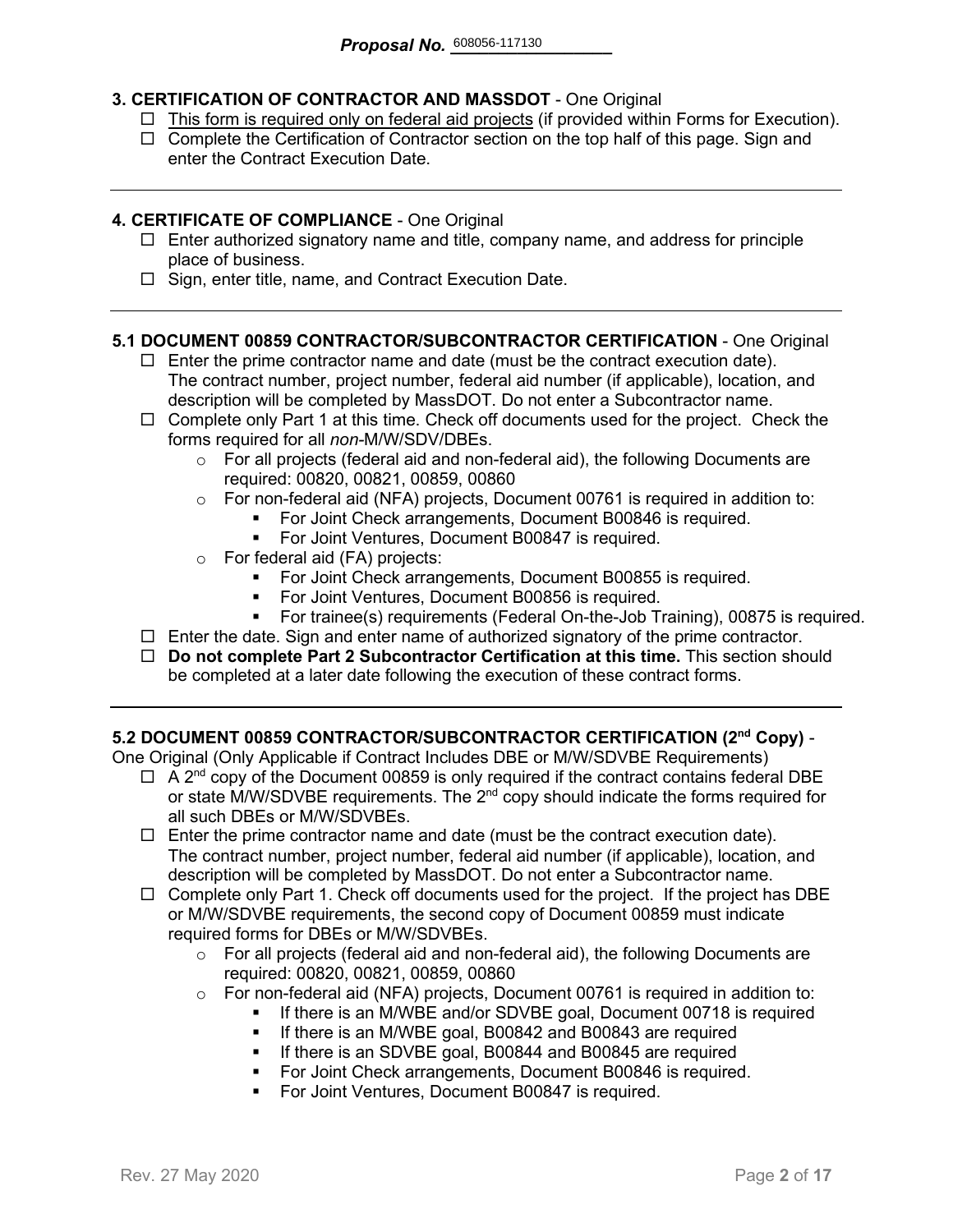- o For federal aid (FA) projects:
	- If there is a DBE goal, Documents 00719, B00853, B00854 are required.
	- For Joint Check arrangements, Document B00855 is required.
	- **For Joint Ventures, Document B00856 is required.**
	- For trainee(s) requirements (Federal On-the-Job Training), 00875 is required.
- $\Box$  Enter the date. Sign and enter name of authorized signatory of the prime contractor.
- **Do not complete Part 2 Subcontractor Certification at this time.** This section should be completed at a later date following the execution of these contract forms.

#### **6. OUT OF STATE CERTIFICATE (SAMPLE)** - One Original

- $\Box$  If your corporation is not located in Massachusetts, an Out of State Certificate certifying that you are eligible to do business in the Commonwealth of Massachusetts must be submitted. This certificate is obtained at the Secretary of State's office, One Ashburton Place, 17th Floor, Boston, MA 02108, (617) 727-9640.
- $\Box$  A digital copy of this certificate must be included together with the electronic submission of the Contractor forms and the Insurance forms, and a paper copy provided by mail with the original Contractor and Insurance forms.
- **7. DIESEL CONSTRUCTION EQUIPMENT DATA SHEET** One Original (If Applicable)
	- $\Box$  Submit a certified list of all applicable Diesel Construction Equipment (DCE) to be utilized on the project and provide the required information for each DCE in tabular form. A standardized form is provided; an electronic file may be submitted.
	- $\Box$  For each piece of DCE, the Contractor must also submit digital color pictures showing the machine and the MassDOT-issued compliance label (with inspection tag number).
	- $\Box$  The Contractor and subcontractor must maintain detailed records of all DCE used on the project, including the duration times the DCE is used on the project site. Records must be available for inspection by MassDOT. The engineer must be immediately notified of any new DCE brought onto the project.
	- $\Box$  For more information on the Diesel Retrofit Specification please visit [www.mass.gov.](https://www.mass.gov/service-details/massdot-diesel-retrofit-specification)

**Complete and sign the Contractor forms electronically, following the checklist. The Contractor forms and the Insurance forms must be returned together electronically by email within fourteen (14) calendar days of the contract award to the Office of Construction Contracts. In addition to sending an electronic copy of both the Contractor and Insurance forms, an original copy of the Contractor forms (with electronic signatures) and Insurance forms (with wet signatures) must be mailed together to the Office of Construction Contracts.**

> Please contact the Office of Construction Contracts with questions at [MassDOTspecifications@dot.state.ma.us.](mailto:MassDOTspecifications@dot.state.ma.us)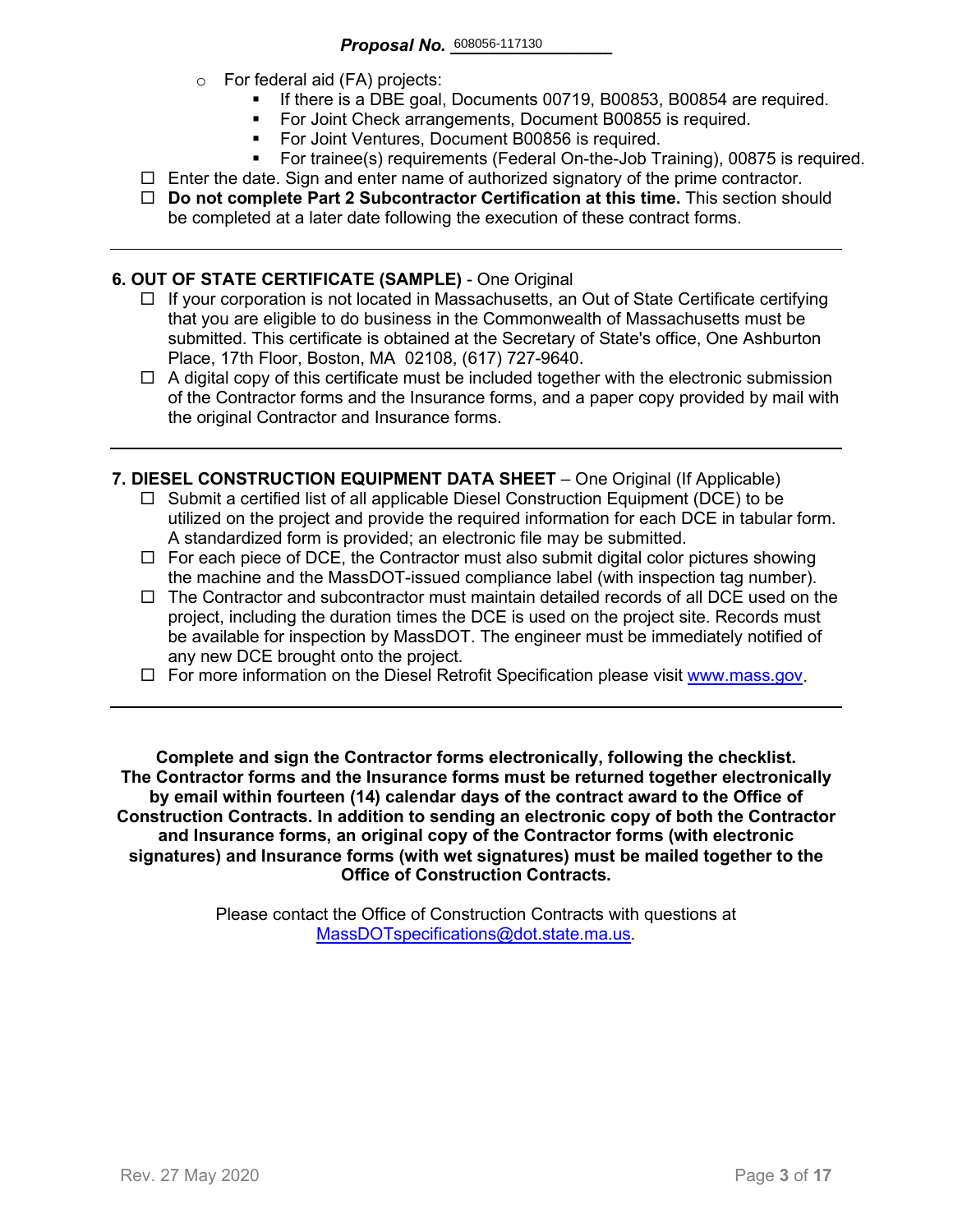### 1. CONTRACT

**Clause 1.** This agreement made **Execution Datel** (Contract Execution Date), between the Commonwealth of Massachusetts, by the Massachusetts Department of Transportation – Highway Division, for the said Commonwealth, and

\_\_\_\_\_\_\_\_\_\_\_\_\_\_\_\_\_\_\_\_\_\_\_\_\_\_\_\_\_\_\_\_\_\_\_\_\_\_\_\_\_\_\_\_\_\_\_\_\_\_\_\_\_\_\_\_\_\_\_\_\_\_\_ (Contractor Name),

| $\Box$ [OPTION 1 – LLC or JV] a              | (Type of Business Structure)                                                     |
|----------------------------------------------|----------------------------------------------------------------------------------|
|                                              | registered to do business in the Commonwealth of Massachusetts under MGL Chapter |
| 156C and having a usual place of business in |                                                                                  |
|                                              | (Contractor Town/City),                                                          |

(Contractor State), herein called the Contractor.

*or*

| $\Box$ [OPTION 2 – In-State Contractor] a<br>duly organized under the laws of the Commonwealth of Massachusetts and having a |                                                   | (Type of Business Structure) |
|------------------------------------------------------------------------------------------------------------------------------|---------------------------------------------------|------------------------------|
| usual place of business in                                                                                                   |                                                   | (Contractor Town/City),      |
| Massachusetts, herein called the Contractor.                                                                                 |                                                   |                              |
|                                                                                                                              |                                                   |                              |
| or                                                                                                                           |                                                   |                              |
|                                                                                                                              |                                                   |                              |
| $\Box$ [OPTION 3 – Out-of-State Contractor] a                                                                                |                                                   | (Type of Business Structure) |
| duly organized under the laws of                                                                                             |                                                   | (Contractor State) and       |
| registered to do business in the Commonwealth of Massachusetts and having a usual                                            |                                                   |                              |
| place of business in                                                                                                         |                                                   | (Contractor Town/City),      |
|                                                                                                                              | (Contractor State), herein called the Contractor. |                              |

Additional Notes:

**Clause 2.** Witnesseth, That the parties to this agreement, each in consideration of the agreements on the part of the other herein contained, do hereby agree, the Commonwealth of Massachusetts for itself, and said Contractor for itself and its successors and assigns as follows: The contractor agrees to furnish all equipment, machinery, tools and labor and furnish and deliver all materials required to be furnished and delivered in and about the improvement and to do and perform all work in

Erving-Gill - Protective Screening Installation Br. No. E-10-014=G-04-009 Route 2 over the Connecticut River (Project Name)

in strict conformity with the provisions herein contained and of the Notice to Contractors, Proposal and Special Provisions hereto attached, and the applicable Standard Specifications for Highways and Bridges with the plans referred to herein. All said plans, Standard Specifications, Supplemental Specifications, Special Provisions, Notice to Contractors and Proposal are hereby made a part of this contract.

**Clause 3.** In consideration of the foregoing premises the Commonwealth agrees to pay and the Contractor agrees to receive as full compensation for everything furnished and done by the Contractor under this contract, including all work required but not shown on the plans for the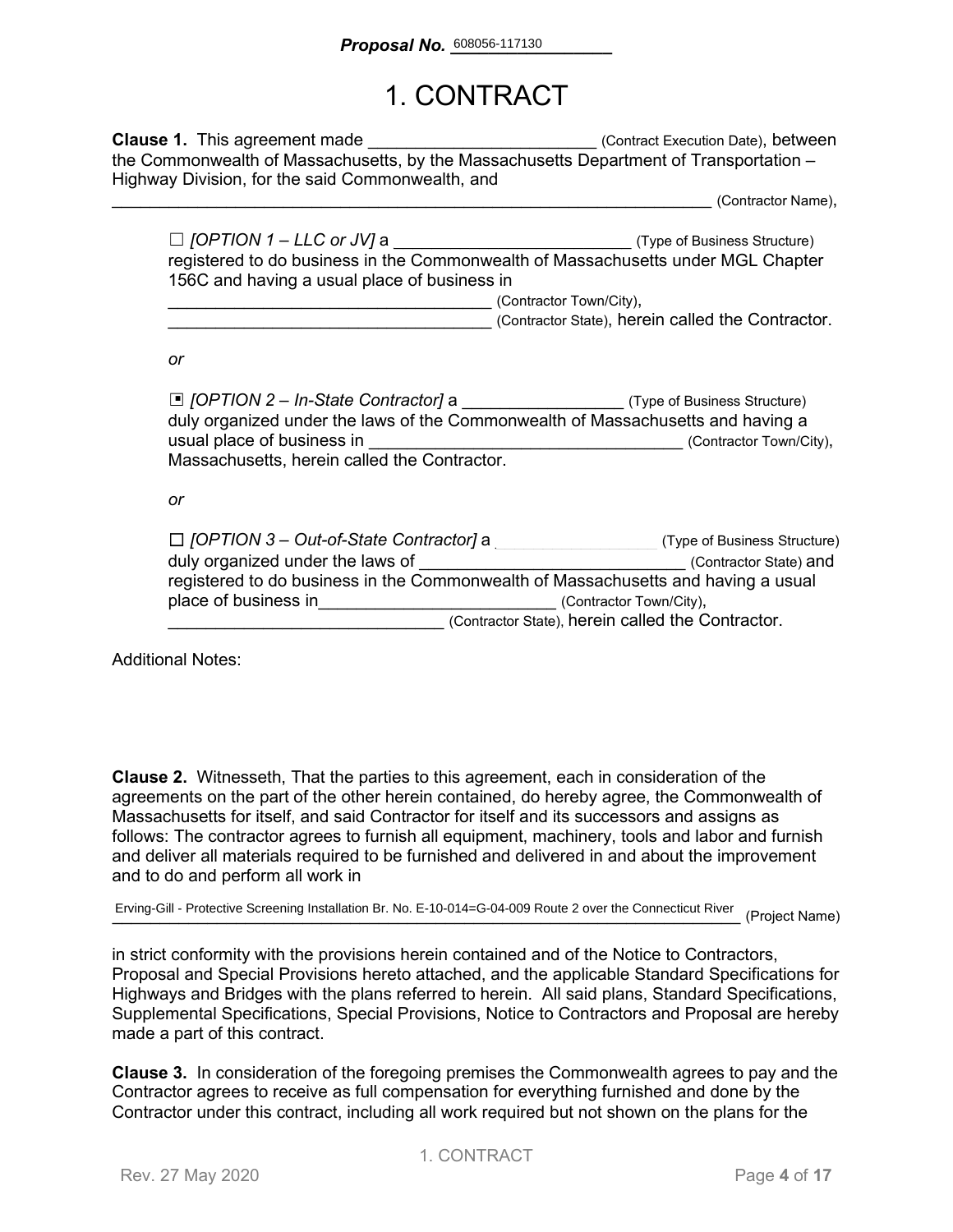items herein mentioned, and also for all loss or damage arising out of the nature of the work aforesaid, or from the action of the elements, or from any delay or from any unforeseen obstruction or difficulty encountered in the prosecution of the work, and for all risks of every description connected with the work, and for all expenses incurred by or in consequence of the suspension or discontinuance of the work as herein specified, and for well and faithfully completing the work, and the whole thereof, as herein provided, such unit prices are set out in the accompanying proposal, and for all work required, for which there is no item in the proposal, such compensation as is provided for in the aforesaid specifications.

On November 1, 2009, the Massachusetts Department of Highways was abolished, and all assets, liabilities, and obligations became those of the Massachusetts Department of Transportation. Anywhere in this contract the terms Commission, Commonwealth, Department of Public Works, Department, Massachusetts Highway Department, MassHighway, Party of the First Part, or any other term intending to mean the former Massachusetts Department of Highways is herein used, it shall be interpreted to mean the Massachusetts Department of Transportation or applicable employee of MassDOT unless the context clearly requires otherwise.

Pursuant to St. 2009, c. 25 "An Act Modernizing the Transportation Systems of the Commonwealth", as amended, the Massachusetts Department of Transportation has by operation of law inherited all rights and obligations pursuant to any contract, and therefore parties to this contract hereby acknowledge and agree that its terms shall be liberally construed and interpreted to maintain the rights and obligations of the Massachusetts Department of Transportation. Furthermore, the parties hereby acknowledge and agree that the transfer of all rights and obligations from the Massachusetts Department of Highways to the Massachusetts Department of Transportation shall not have the effect of altering or eliminating any provision of this contract in a manner that inures to the detriment of the Massachusetts Department of Transportation.

In witness whereof, the said Contractor has caused these presents to be signed in its name and behalf and its corporate seal to be hereto affixed by

\_\_\_\_\_\_\_\_\_\_\_\_\_\_\_\_\_\_\_\_\_\_\_\_\_\_\_\_\_\_\_\_\_\_\_\_\_\_\_\_\_ (Authorized Signatory Name)

|                                                                                                                                                                                                                                      | $\alpha$                                         |
|--------------------------------------------------------------------------------------------------------------------------------------------------------------------------------------------------------------------------------------|--------------------------------------------------|
| its<br>(Authorized Signatory Title) Contract to the Contract of Contract of Contract of Contract of Contract of Contract of Contract of Contract of Contract of Contract of Contract of Contract of Contract of Contract of Contract |                                                  |
| thereto duly authorized, and the said Commonwealth has executed these presents by The<br>Massachusetts Department of Transportation on the year and day above written.                                                               |                                                  |
| X<br>Massachusetts Department of Transportation                                                                                                                                                                                      | (Authorized Representative Signature)            |
| BY X                                                                                                                                                                                                                                 | (Authorized Signature)                           |
|                                                                                                                                                                                                                                      | (Authorized Signatory Name)<br>(Contractor Name) |
|                                                                                                                                                                                                                                      | <b>Contractor Corporate Seal</b>                 |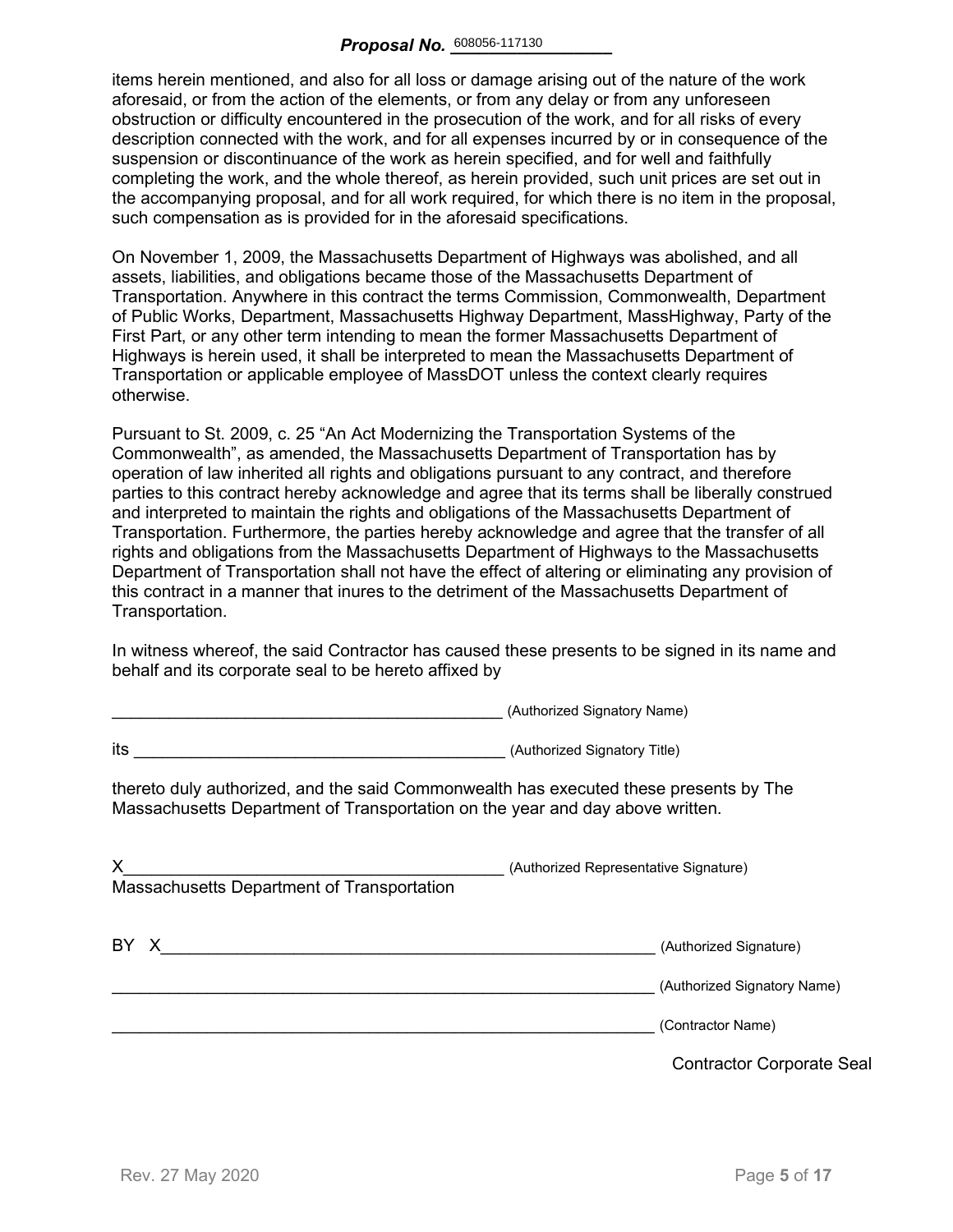### 2. AUTHORIZED SIGNATORY

|    | $\Box$ <i>[Option 1]</i> At a meeting of the Board of Directors of the                                                                                                                                                                                                                                                                                   |                                  |
|----|----------------------------------------------------------------------------------------------------------------------------------------------------------------------------------------------------------------------------------------------------------------------------------------------------------------------------------------------------------|----------------------------------|
|    | (Date of Meeting), at which all the Directors were present or waived notice, it was                                                                                                                                                                                                                                                                      | (Contractor Name) held on        |
|    |                                                                                                                                                                                                                                                                                                                                                          |                                  |
| or |                                                                                                                                                                                                                                                                                                                                                          |                                  |
|    | $\Box$ /Option 2] At a regularly called meeting of the Board of Directors of the                                                                                                                                                                                                                                                                         |                                  |
|    |                                                                                                                                                                                                                                                                                                                                                          | (Contractor Name)                |
|    | held on <u>New Your Chate of Meeting</u> ), at which a quorum was present, it was                                                                                                                                                                                                                                                                        |                                  |
|    |                                                                                                                                                                                                                                                                                                                                                          |                                  |
|    | (Title of Authorized Signatory) of this company, and<br>they are hereby authorized to execute contracts and bonds in the name and behalf of said<br>company, and affix its corporate seal thereto; and such execution of any contract or obligation in<br>Authorized Signatory) under seal of this company shall be valid and binding upon this company. |                                  |
|    | A True Copy Attest:                                                                                                                                                                                                                                                                                                                                      |                                  |
|    |                                                                                                                                                                                                                                                                                                                                                          |                                  |
|    | (Clerk Name) (Clerk Name)                                                                                                                                                                                                                                                                                                                                |                                  |
|    |                                                                                                                                                                                                                                                                                                                                                          |                                  |
|    |                                                                                                                                                                                                                                                                                                                                                          |                                  |
|    |                                                                                                                                                                                                                                                                                                                                                          | (Contract Execution Date)        |
|    | Clerk Name) hereby certify that I am the clerk of the contract the clerk of the                                                                                                                                                                                                                                                                          |                                  |
|    | <u> 1989 - Jan Samuel Barbara, martxa a shekara 1980 - Andrew Samuel Barbara, mashrida a shekara 1980 - Andrew S</u>                                                                                                                                                                                                                                     | (Contractor Name) and that       |
|    |                                                                                                                                                                                                                                                                                                                                                          |                                  |
|    |                                                                                                                                                                                                                                                                                                                                                          |                                  |
|    | the above vote has not been amended or rescinded and remains in full force and as of this date.                                                                                                                                                                                                                                                          |                                  |
|    | Clerk X New York Street, Street Street Street Street Street Street Street Street Street Street Street Street Street Street Street Street Street Street Street Street Street Street Street Street Street Street Street Street S                                                                                                                           | (Clerk Signature)                |
|    |                                                                                                                                                                                                                                                                                                                                                          | <b>Contractor Corporate Seal</b> |
|    |                                                                                                                                                                                                                                                                                                                                                          |                                  |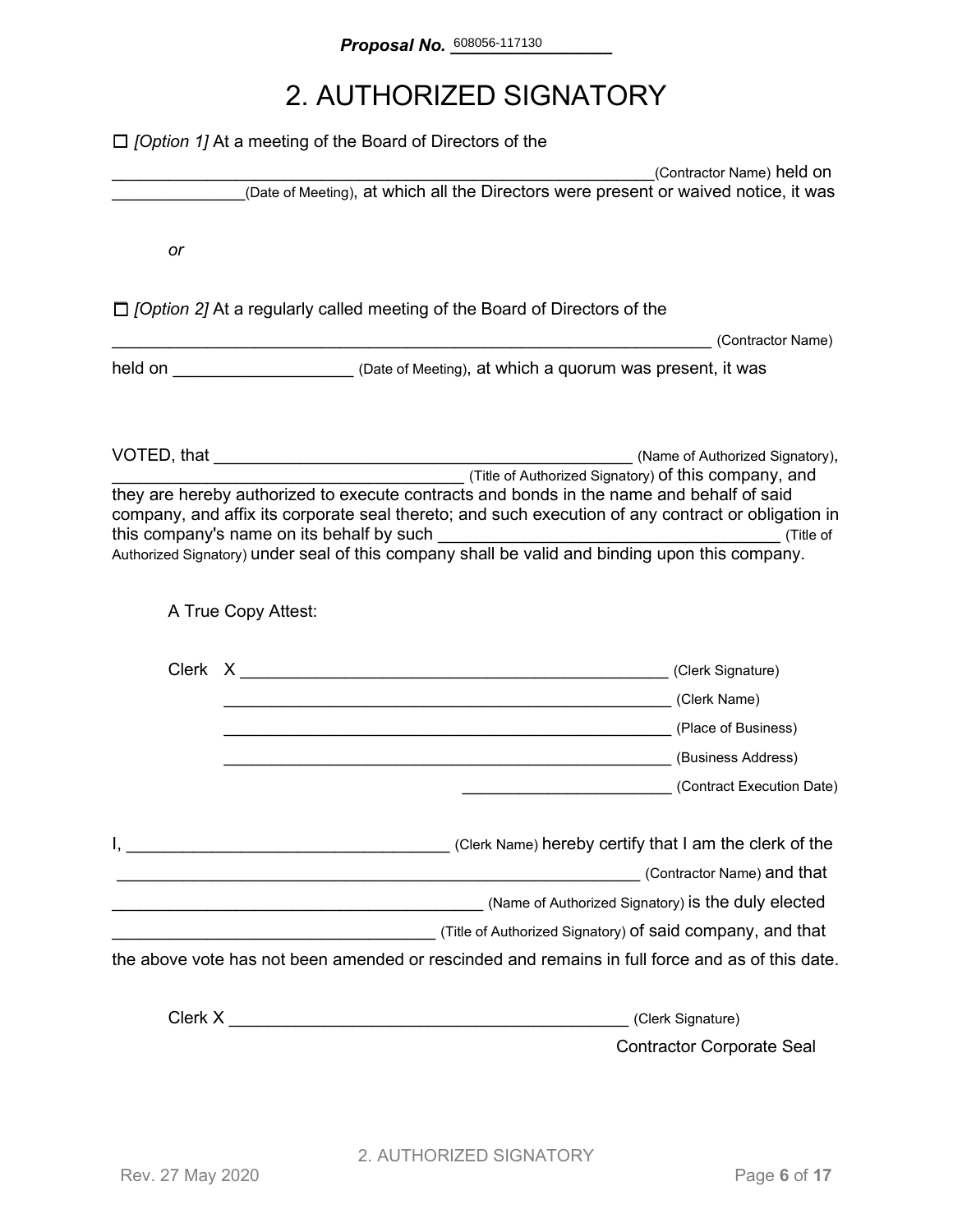State Contract No. Federal Aid Project<br>State **MASSACHUSETTS** 117130 NHP(BR-ON)-003S(536)X

### 3. CERTIFICATION OF CONTRACTOR AND MASSDOT

#### *Certification of Contractor*

| I hereby certify that I am the                    | (Authorized Signatory Title) |
|---------------------------------------------------|------------------------------|
| and duly authorized representative of the firm of |                              |
|                                                   |                              |

\_\_\_\_\_\_\_\_\_\_\_\_\_\_\_\_\_\_\_\_\_\_\_\_\_\_\_\_\_\_\_\_\_\_\_\_\_\_\_\_\_\_\_\_\_\_\_\_\_\_\_\_\_\_\_\_\_\_\_\_\_\_\_ (Contractor Name)

| whose address is                                            | (Contractor Address) |
|-------------------------------------------------------------|----------------------|
| and that neither I nor the above firm I here represent has: |                      |

- a. employed or retained for a commission, percentage, brokerage contingent fee, or other consideration, any firm or person (other than a bona fide employee working solely for me or the above contractor) to solicit or secure this contract,
- b. agreed, as an express or implied condition for obtaining this contract to employ or retain the services of any firm or person in connection with carrying out the contract;

except as here expressly stated (if any):

I acknowledge that this certificate is to be furnished to the State Highway Department and the Federal Highway Administration U.S. Department of Transportation in connection with this contract involving participation of Federal Aid Highway Funds, and is subject to applicable State and Federal Laws, both criminal and civil.

\_\_\_\_\_\_\_\_\_\_\_\_\_\_\_\_\_\_\_\_\_\_\_\_\_\_\_\_\_\_\_\_\_\_\_\_\_\_\_\_\_\_\_\_\_\_\_\_\_\_\_\_\_\_\_\_\_\_\_\_\_\_\_\_\_\_\_\_\_\_\_\_\_\_\_\_ \_\_\_\_\_\_\_\_\_\_\_\_\_\_\_\_\_\_\_\_\_\_\_\_\_\_\_\_\_\_\_\_\_\_\_\_\_\_\_\_\_\_\_\_\_\_\_\_\_\_\_\_\_\_\_\_\_\_\_\_\_\_\_\_\_\_\_\_\_\_\_\_\_\_\_\_

| Signature X |                        | )ate |                           |
|-------------|------------------------|------|---------------------------|
|             | (Authorized Signature) |      | (Contract Execution Date) |

#### *Certification of MassDOT – Highway Division*

I hereby certify that I am the Chief Engineer of the MassDOT – Highway Division of the Commonwealth of Massachusetts and the above contracting firm or his representative has not been required, directly or indirectly as an express or implied condition in connection with obtaining and carrying out this contract to

- a. employ or retain, or agree to employ or retain, any firm or person or
- b. pay, or agree to pay, to any firm or person, or organization, any fee, contribution, donation or consideration of any kind;

except as here expressly state (if any):

I acknowledge that this certificate is to be furnished to the Federal Highway Administration U.S. Department of Transportation in connection with this contract involving participation of Federal Aid Highway Funds, and is subject to applicable State and Federal Laws, both criminal and civil.

\_\_\_\_\_\_\_\_\_\_\_\_\_\_\_\_\_\_\_\_\_\_\_\_\_\_\_\_\_\_\_\_\_\_\_\_\_\_\_\_\_\_\_\_\_\_\_\_\_\_\_\_\_\_\_\_\_\_\_\_\_\_\_\_\_\_\_\_\_\_\_\_\_\_\_\_ \_\_\_\_\_\_\_\_\_\_\_\_\_\_\_\_\_\_\_\_\_\_\_\_\_\_\_\_\_\_\_\_\_\_\_\_\_\_\_\_\_\_\_\_\_\_\_\_\_\_\_\_\_\_\_\_\_\_\_\_\_\_\_\_\_\_\_\_\_\_\_\_\_\_\_\_.

Date \_\_\_\_\_\_\_\_\_\_\_\_\_\_\_\_ Signature X\_\_\_\_\_\_\_\_\_\_\_\_\_\_\_\_\_\_\_\_\_\_\_\_\_\_\_\_\_\_\_\_\_\_\_\_\_\_\_\_\_\_\_\_\_\_

3. CERTIFICATION OF CONTRACTOR AND MASSDOT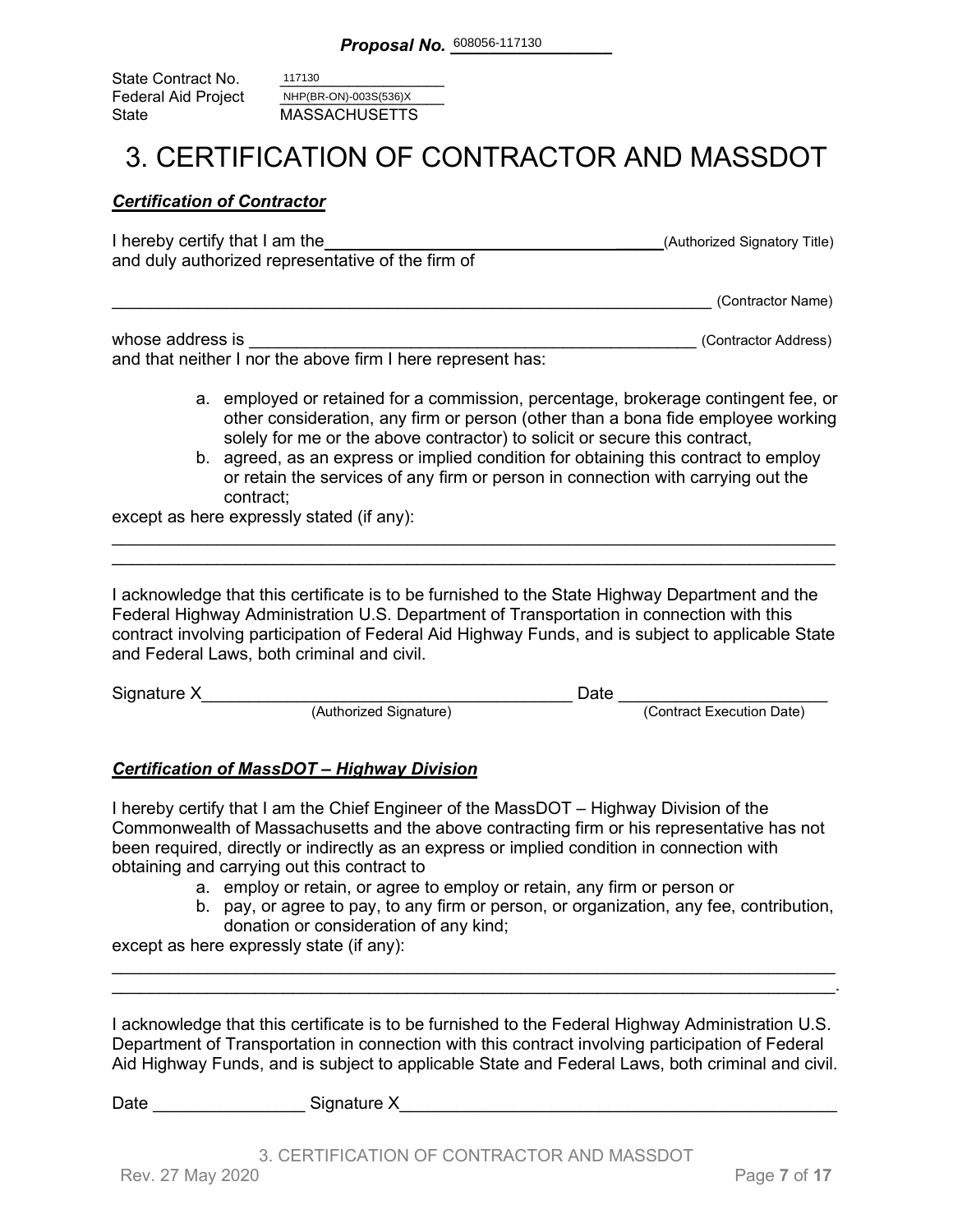|                                     | (Name of Authorized Signatory),                          |
|-------------------------------------|----------------------------------------------------------|
|                                     | (Title of Authorized Signatory) authorized signatory for |
|                                     | (Legal Contractor Name) whose principal place of         |
| business is at                      | (Contractor Address)                                     |
| and Contractor Vendor/Customer Code | (Contractor Vendor/Customer Code)                        |

do hereby certify, under the pains and penalties of perjury, that the aforementioned Contractor has complied and will continue to comply with all applicable laws, regulations, Executive Orders and policies, including, but not limited to, the following:

#### *STATE TAX COMPLIANCE*

All laws of the Commonwealth relating to taxes, including Section 36 of Chapter 233 of the Acts of 1983, amending Section of 49A (b), of Chapter 62C, General Laws;

#### *MASSACHUSETTS EMPLOYMENT SECURITY*

All employment security laws of the Commonwealth, including Section 19A (b) of Chapter 151A of the General Laws and all others related to contributions and payments in lieu of contributions;

#### *EXECUTIVE ORDER 481 – PROHIBITING THE USE OF UNDOCUMENTED WORKERS ON STATE CONTRACTS*

Contractor shall not knowingly use undocumented workers in connection with the performance of this Contract; that pursuant to federal requirements, the Contractor shall verify the immigration status of all workers assigned to this Contract, and all subcontracts related thereto, without engaging in unlawful discrimination; and that the Contractor shall not knowingly or recklessly alter, falsify, or accept altered or falsified documents from any such worker(s). The Contractor understands and agrees that breach of any of these terms during the period of each contract may be regarded as a material breach, subjecting the Contractor to sanctions, including but not limited to monetary penalties, withholding of payments, contract suspension or termination.

#### *CONSTRUCTION EQUIPMENT STANDARD – HIGHWAY SPECIFICATION 7.02*

DEP Mass Clean Diesel Program, whereby any and all large non-road (greater than 50 horsepower) diesel construction equipment (DCE) to be used in this contract has emission control devices installed, such as oxidation catalysts or particulate filters, on the exhaust system side of the diesel combustion engine equipment. Contractor further agrees to provide a list of said DCE to the Massachusetts Department of Transportation – Highway Division prior to its actual use in connection with this Contract, including but not limited to the number of vehicles subject to this certification and the number of vehicles retrofitted by vehicle type.

I acknowledge that this certificate is being furnished as a requirement under this Contract, and is subject to applicable, State and Federal Laws, both criminal and civil.

X\_\_\_\_\_\_\_\_\_\_\_\_\_\_\_\_\_\_\_\_\_\_\_\_\_\_\_\_\_\_\_\_\_\_\_ \_\_\_\_\_\_\_\_\_\_\_\_\_\_\_\_\_\_\_\_\_\_\_\_\_\_\_\_\_\_\_\_\_\_\_\_\_\_ Authorized Signature Title of Authorized Signatory

Name of Authorized Signatory **Execution Contract Execution Date**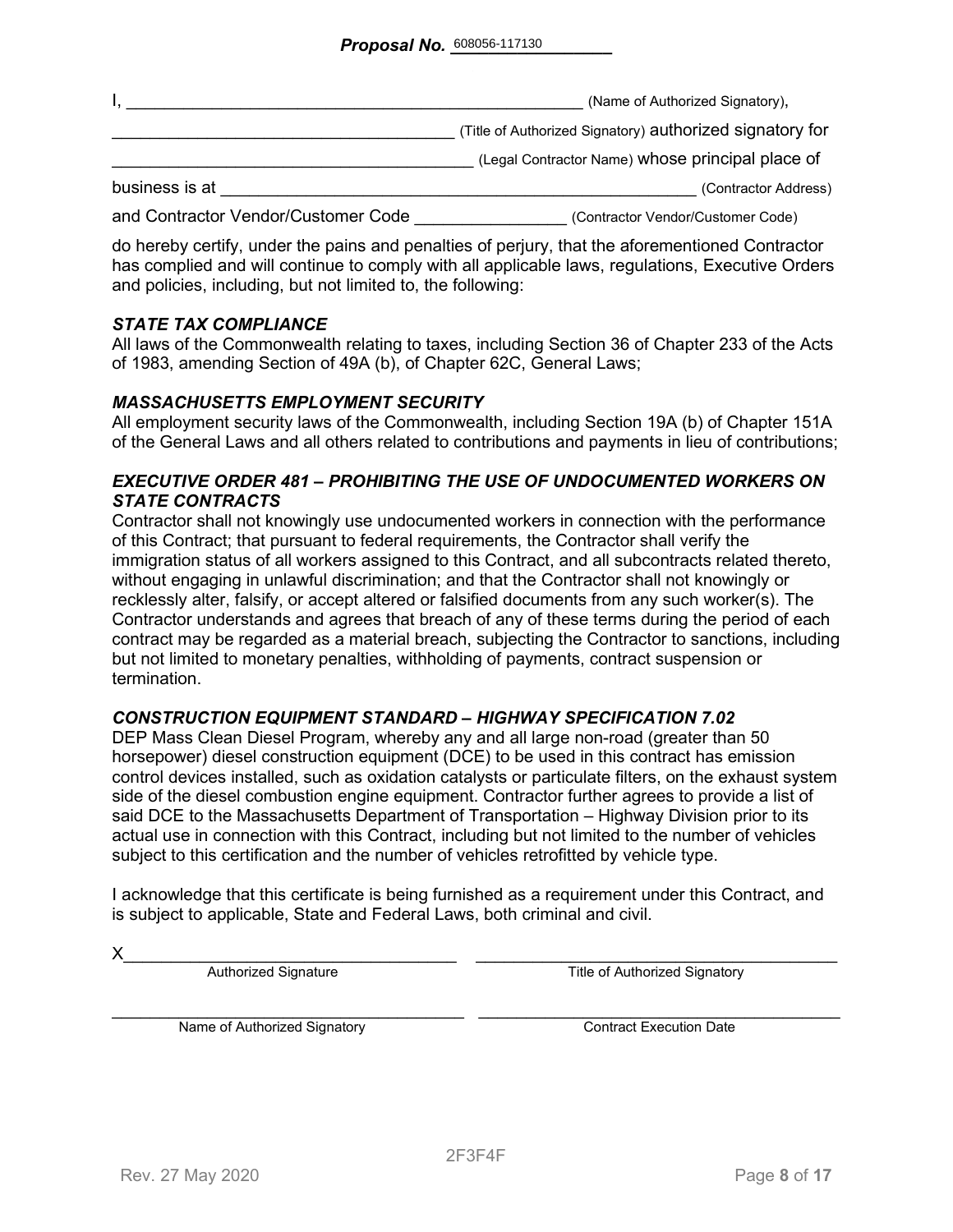### 5.1 DOCUMENT 00859 CONTRACTOR / SUBCONTRACTOR CERTIFICATION FORM ‡

| Contractor:                 |                     | Date:                                                                                                                                                                                                    |
|-----------------------------|---------------------|----------------------------------------------------------------------------------------------------------------------------------------------------------------------------------------------------------|
|                             |                     | ‡This form shall be prepared and submitted to MassDOT for every subcontractor; the Prime Contractor<br>shall ensure that the indicated documents have been given, as applicable, to its Sub-Contractors. |
| Subcontractor:              |                     |                                                                                                                                                                                                          |
| Contract No.: 117130        | Project No.: 608056 | Federal Aid No.: NHP(BR-ON)-003S(536)X                                                                                                                                                                   |
| Location: Erving-Gill       |                     |                                                                                                                                                                                                          |
| <b>Project Description:</b> |                     | Erving-Gill - Protective Screening Installation Br. No. E-10-014=G-04-009 Route 2 over the Connecticut River                                                                                             |

**PART 1 CONTRACTOR CERTIFICATION:** I hereby certify, as an authorized official of this company, that to the best of my knowledge, information and belief, the company is in compliance with all applicable federal and state laws, rules, and regulations governing fair labor and employment practices, that the company will not discriminate in their employment practices, that the company will make good faith efforts to comply with the minority employee and women employee workforce participation ratio goals and specific affirmative action steps contained in Contract Document 00820 Commonwealth of Massachusetts Supplemental Equal Employment Opportunity, Non-Discrimination and Affirmative Action Program, and that the company will comply with the special provisions and documentation indicated below (as checked).

I further hereby certify, as an authorized official of this company, that the special provisions and documentation indicated below (as checked) have been or are included in, and made part of, the Subcontractor Agreement entered into with the firm named above.

|        | This is not a Federally-aided construction project<br>Doc. $#$                                                                                                                     |
|--------|------------------------------------------------------------------------------------------------------------------------------------------------------------------------------------|
|        | 00718 – Participation by Minority Or Women's Business Enterprises and SDVOBE†                                                                                                      |
|        | 00761 – Certification Regarding Debarment, Suspension, Ineligibility, and Voluntary<br>Exclusion                                                                                   |
|        | 00820 – MA Supplemental Equal Employment Opportunity, Non-Discrimination, and<br><b>Affirmative Action Program</b>                                                                 |
|        | 00821 – Electronic Reporting Requirements, Civil Rights Programs, and Certified<br>Payroll                                                                                         |
|        | 00859 - Contractor/Subcontractor Certification Form (this document)                                                                                                                |
| $\Box$ | 00860 - MA Employment Laws                                                                                                                                                         |
| $\Box$ | 00861 - Applicable State Wage Rates in the Contract Proposal**                                                                                                                     |
|        | B00842 - MA Schedule of Participation By Minority or Women Business Enterprises<br>(M/WBEs)                                                                                        |
|        | B00843 – MA Letter of Intent – M/WBEs†                                                                                                                                             |
|        | B00844 – Schedule of Participation By SDVOBE                                                                                                                                       |
|        | B00845 – Letter of Intent – SDVOBE                                                                                                                                                 |
|        | B00846 – M/WBE or SDVOBE Joint Check Arrangement Approval Form                                                                                                                     |
|        | B00847 - Joint Venture Affidavit                                                                                                                                                   |
|        | ** Does not apply to Material Suppliers, unless performing work on-site<br>† Applies only if Subcontractor is a M/WBE; only include these forms for the particular M/WBE<br>Entity |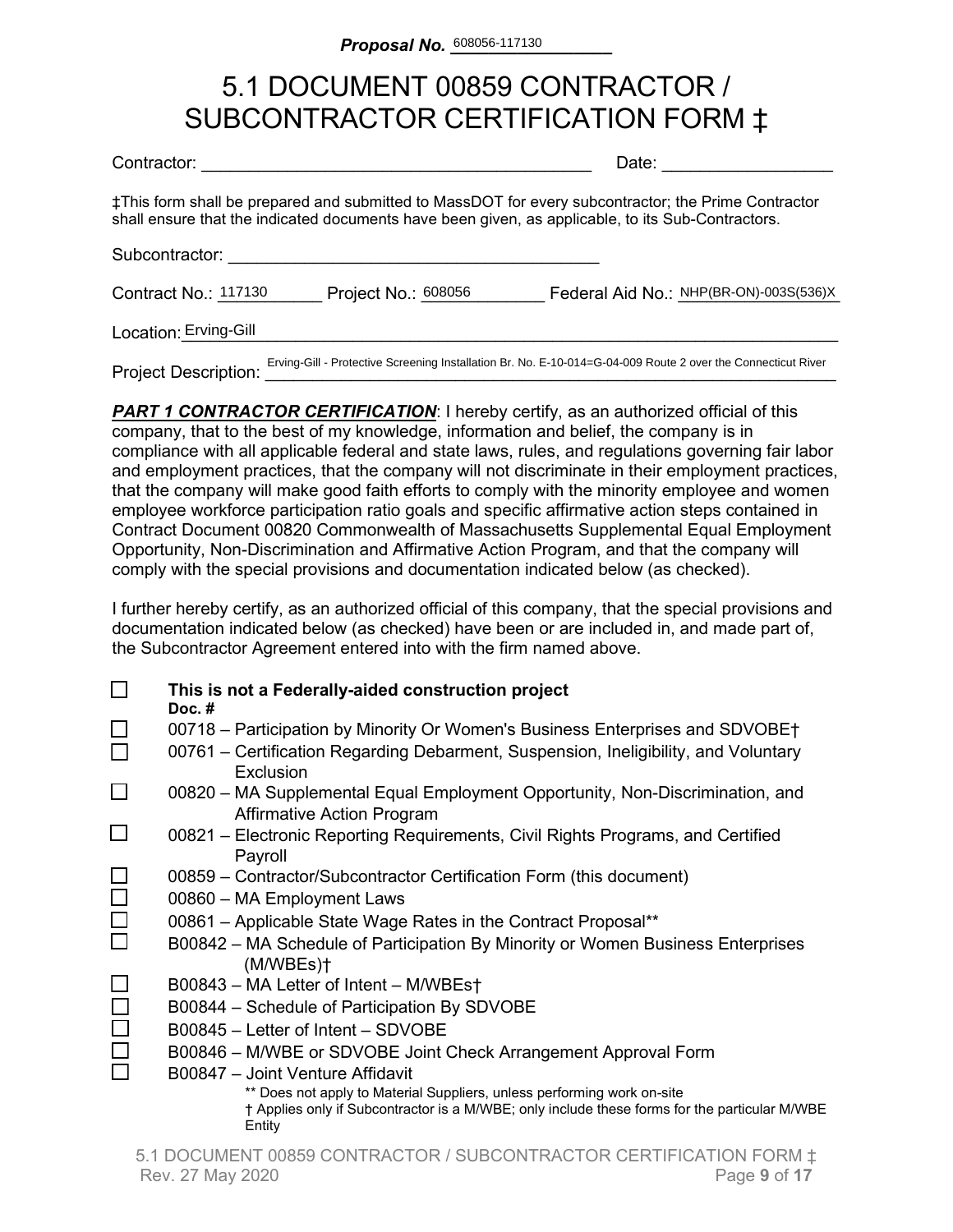|                                                                                                                                                                                                                                                                                                                                       | This is a Federally-aided construction project (Federal Aid Number is present)<br>Doc.#                                                                                                                                             |
|---------------------------------------------------------------------------------------------------------------------------------------------------------------------------------------------------------------------------------------------------------------------------------------------------------------------------------------|-------------------------------------------------------------------------------------------------------------------------------------------------------------------------------------------------------------------------------------|
|                                                                                                                                                                                                                                                                                                                                       | 00719 - Special Provisions for Participation by Disadvantaged Business Enterprises†                                                                                                                                                 |
|                                                                                                                                                                                                                                                                                                                                       | 00760 - Form FHWA 1273 - Required Contract Provisions for Federal-Aid Construction<br>Contracts                                                                                                                                     |
|                                                                                                                                                                                                                                                                                                                                       | 00820 - MA Supplemental Equal Employment Opportunity, Non-Discrimination and<br><b>Affirmative Action Program</b>                                                                                                                   |
|                                                                                                                                                                                                                                                                                                                                       | 00821 – Electronic Reporting Requirements, Civil Rights Programs and Certified Payroll<br>00859 - Contractor/Subcontractor Certification Form (this document)                                                                       |
|                                                                                                                                                                                                                                                                                                                                       | 00860 - MA Employment Laws<br>00870 - Standard Federal Equal Employment Opportunity Construction Contract<br>Specifications Executive Order 11246, 41 CFR Parts 60-4.2 and 60-4.3<br>(Solicitations and Equal Opportunity Clauses)* |
|                                                                                                                                                                                                                                                                                                                                       | 00875 - Federal Trainee Special Provisions                                                                                                                                                                                          |
|                                                                                                                                                                                                                                                                                                                                       | B00853 - Schedule of Participation by Disadvantaged Business Enterprise†                                                                                                                                                            |
|                                                                                                                                                                                                                                                                                                                                       | B00854 - Letter of Intent - DBEst                                                                                                                                                                                                   |
|                                                                                                                                                                                                                                                                                                                                       | B00855 - DBE Joint Check Arrangement Approval Form                                                                                                                                                                                  |
|                                                                                                                                                                                                                                                                                                                                       | B00856 - Joint Venture Affidavit                                                                                                                                                                                                    |
| 00861 / 00880 - Applicable state and federal wage rates from Contract Proposal**<br>*Applicable only to Contracts or Subcontracts in excess of \$10,000<br>**Does not apply to Material Suppliers, unless performing work on-site<br>† Applies only if Subcontractor is a DBE; only include these forms for the particular DBE Entity |                                                                                                                                                                                                                                     |
| Signed this                                                                                                                                                                                                                                                                                                                           | (Contract Execution Date) Under The Pains And<br>Penalties Of Perjury.                                                                                                                                                              |
| X.                                                                                                                                                                                                                                                                                                                                    | (Authorized Signature)                                                                                                                                                                                                              |
|                                                                                                                                                                                                                                                                                                                                       | (Name of Authorized Signatory)                                                                                                                                                                                                      |
|                                                                                                                                                                                                                                                                                                                                       | (Title of Authorized Signatory)                                                                                                                                                                                                     |

**PART 2 SUBCONTRACTOR CERTIFICATION:** I hereby certify, as an authorized official of this company, that the required documents in Part 1 above were physically incorporated in our Agreement/Subcontract with the Contractor and give assurance that this company will fully comply or make every good faith effort to comply with the same. I further certify that:

- 1. This company recognizes that if this is a Federal-Aid Project, then this Contract is covered by the equal employment opportunity laws administered and enforced by the United States Department of Labor ("USDOL"), Office of Federal Contract Compliance Programs ('OFCCP"). By signing below, we acknowledge that this company has certain reporting obligations to the OFCCP, as specified by 41 CFR Part 60-4.2.
- 2. This company further acknowledges that any contractor with fifty (50) or more employees on a Federal-aid Contract with a value of fifty-thousand (\$50,000) dollars or more must annually file an EEO-1 Report (SF 100) to the EEOC, Joint Reporting Committee, on or before September 30th, each year, as specified by 41 CFR Part 60-1.7a.
- 3. For more information regarding the federal reporting requirements, please contact the USDOL, OFCCP Regional Office, at 1-646-264-3170 or EEO-1, Joint Reporting Committee at 1-866-286-6440. You may also find guidance at: <http://www.dol.gov/ofccp/TAguides/consttag.pdf> or [http://www.wdol.gov/dba.aspx#0.](http://www.wdol.gov/dba.aspx#0)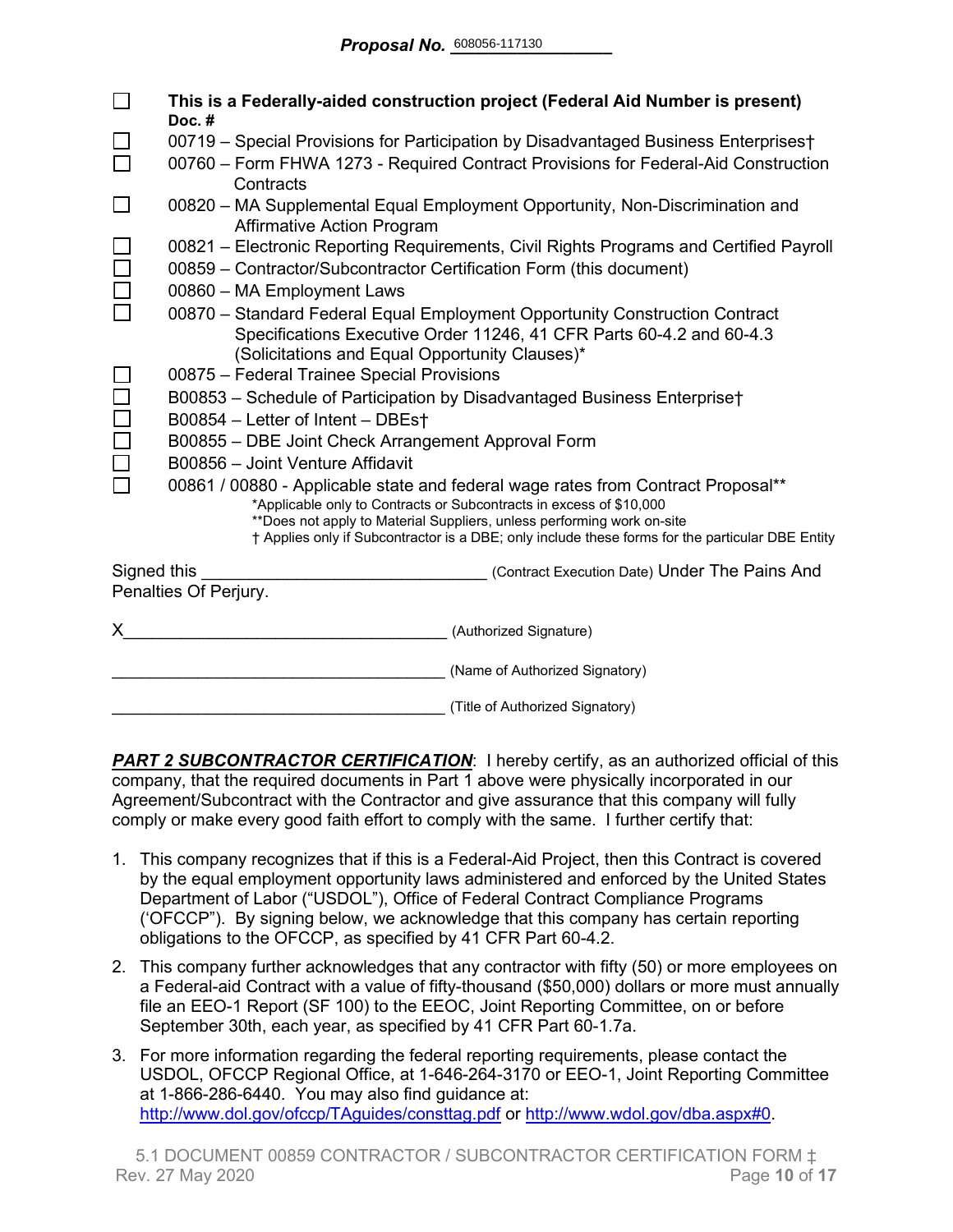- 4. This company  $\Box$  has  $\Box$  has not participated in a previous contract or subcontract subject to the Equal Opportunity clauses set forth in 41 CFR Part 60-4 and Executive Order 11246, and where required, has filed with the Joint Reporting Committee, the Director of the Office of Federal Contract Compliance Programs or the EEO Commission all reports due under the applicable filing requirements.
- 5. This company is in full compliance with applicable Federal and Commonwealth of Massachusetts laws, rules, and regulations and is not currently debarred or disqualified from bidding on or participating in construction contracts in any jurisdiction of the United States. See : http://www.massdot.state.ma.us/Debarred.aspx.
- 6. This company is properly registered and in good standing with the Office of the Secretary of the Commonwealth.

| Signed this<br>And Penalties Of Perjury. | (Subcontractor Certification Date) Under The Pains |
|------------------------------------------|----------------------------------------------------|
| Subcontractor:                           |                                                    |
| Address:                                 | (Authorized Signature)                             |
| Telephone Number:                        |                                                    |
| Federal I.D. Number:                     | (Print Name and Title)                             |
| <b>Estimated Start Date:</b>             |                                                    |
| <b>Estimated Completion Date:</b>        |                                                    |
| <b>Estimated Dollar Amount:</b>          | Date                                               |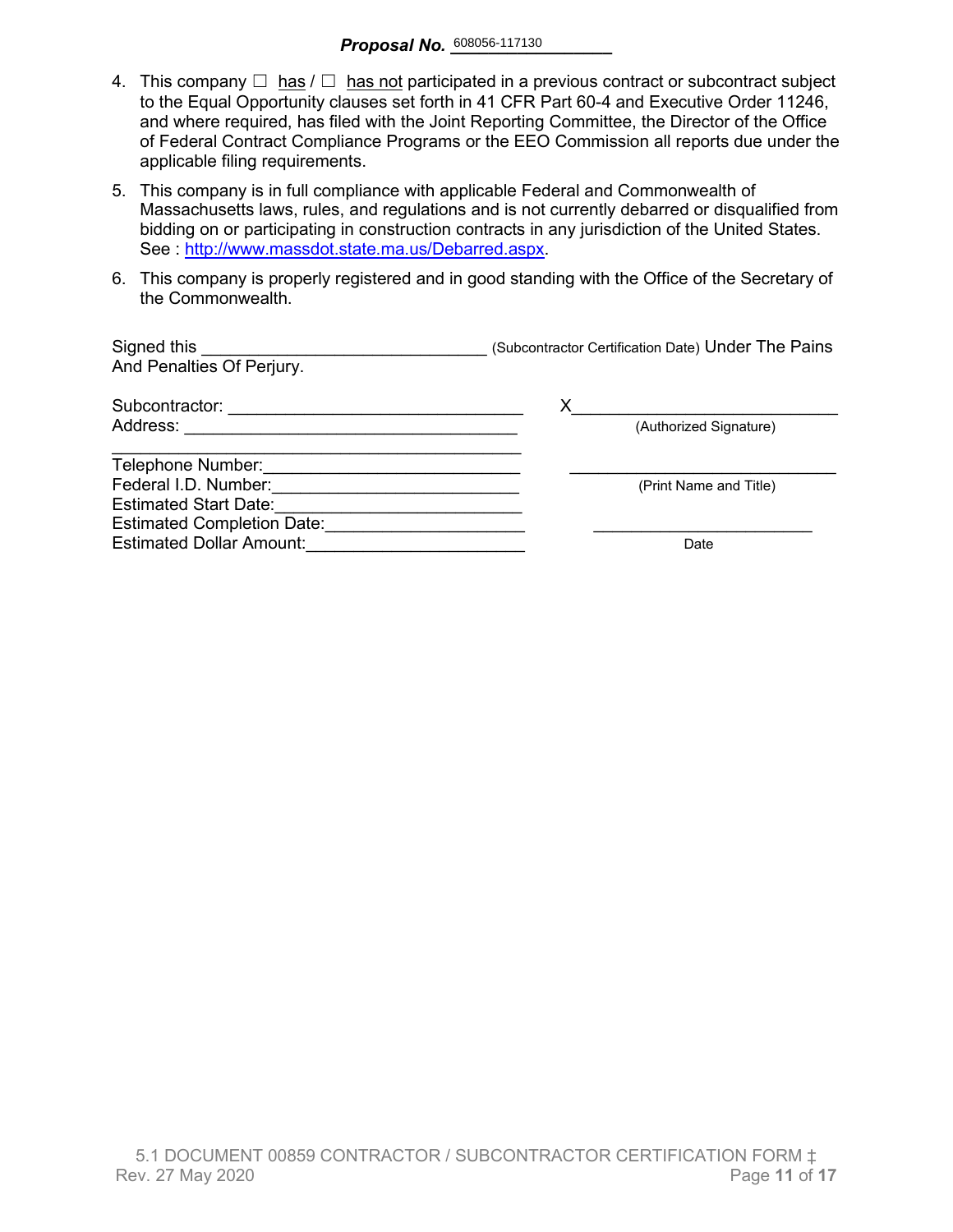### 5.2 DOCUMENT 00859 CONTRACTOR / SUBCONTRACTOR CERT. FORM  $\ddagger$  (2<sup>nd</sup> Copy)

| Contractor:                 |                     | Date:                                                                                                                                                                                                    |
|-----------------------------|---------------------|----------------------------------------------------------------------------------------------------------------------------------------------------------------------------------------------------------|
|                             |                     | ‡This form shall be prepared and submitted to MassDOT for every subcontractor; the Prime Contractor<br>shall ensure that the indicated documents have been given, as applicable, to its Sub-Contractors. |
| Subcontractor:              |                     |                                                                                                                                                                                                          |
| Contract No.: 117130        | Project No.: 608056 | Federal Aid No.: NHP(BR-ON)-003S(536)X                                                                                                                                                                   |
| Location: Erving-Gill       |                     |                                                                                                                                                                                                          |
| <b>Project Description:</b> |                     | Erving-Gill - Protective Screening Installation Br. No. E-10-014=G-04-009 Route 2 over the Connecticut River                                                                                             |

**PART 1 CONTRACTOR CERTIFICATION:** I hereby certify, as an authorized official of this company, that to the best of my knowledge, information and belief, the company is in compliance with all applicable federal and state laws, rules, and regulations governing fair labor and employment practices, that the company will not discriminate in their employment practices, that the company will make good faith efforts to comply with the minority employee and women employee workforce participation ratio goals and specific affirmative action steps contained in Contract Document 00820 Commonwealth of Massachusetts Supplemental Equal Employment Opportunity, Non-Discrimination and Affirmative Action Program, and that the company will comply with the special provisions and documentation indicated below (as checked).

I further hereby certify, as an authorized official of this company, that the special provisions and documentation indicated below (as checked) have been or are included in, and made part of, the Subcontractor Agreement entered into with the firm named above.

|        | This is not a Federally-aided construction project<br>Doc. $#$                                                                                                                     |
|--------|------------------------------------------------------------------------------------------------------------------------------------------------------------------------------------|
|        | 00718 – Participation by Minority Or Women's Business Enterprises and SDVOBE†                                                                                                      |
|        | 00761 – Certification Regarding Debarment, Suspension, Ineligibility, and Voluntary<br>Exclusion                                                                                   |
| ⊔      | 00820 – MA Supplemental Equal Employment Opportunity, Non-Discrimination, and<br>Affirmative Action Program                                                                        |
|        | 00821 – Electronic Reporting Requirements, Civil Rights Programs, and Certified<br>Payroll                                                                                         |
|        | 00859 – Contractor/Subcontractor Certification Form (this document)                                                                                                                |
| $\Box$ | 00860 - MA Employment Laws                                                                                                                                                         |
| $\Box$ | 00861 - Applicable State Wage Rates in the Contract Proposal**                                                                                                                     |
|        | B00842 – MA Schedule of Participation By Minority or Women Business Enterprises<br>(M/WBEs)                                                                                        |
|        | B00843 - MA Letter of Intent - M/WBEst                                                                                                                                             |
|        | B00844 - Schedule of Participation By SDVOBE                                                                                                                                       |
|        | B00845 - Letter of Intent - SDVOBE                                                                                                                                                 |
|        | B00846 – M/WBE or SDVOBE Joint Check Arrangement Approval Form                                                                                                                     |
|        | B00847 - Joint Venture Affidavit                                                                                                                                                   |
|        | ** Does not apply to Material Suppliers, unless performing work on-site<br>† Applies only if Subcontractor is a M/WBE; only include these forms for the particular M/WBE<br>Entity |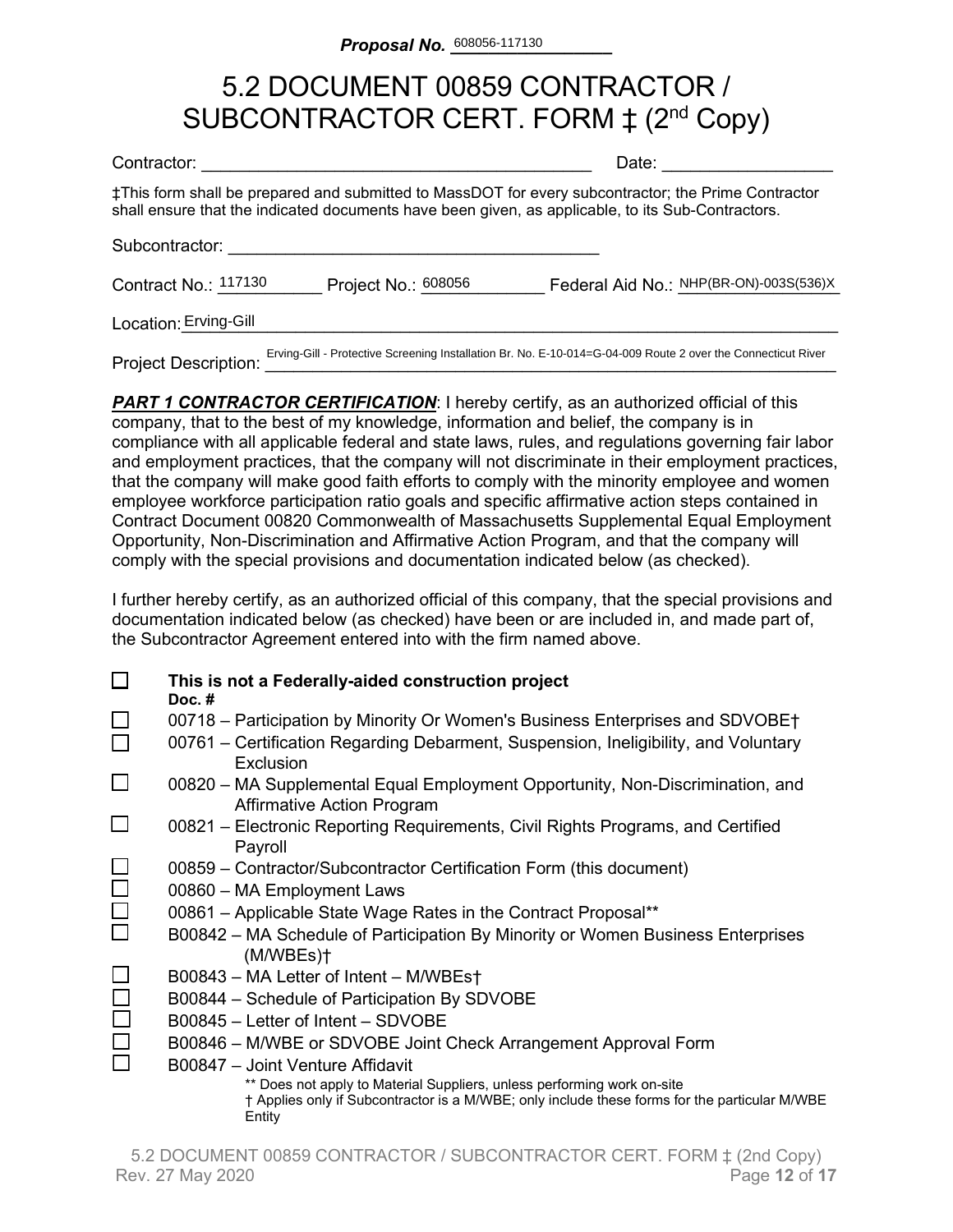|             | This is a Federally-aided construction project (Federal Aid Number is present)<br>Doc.#                                                                                                                                                                                                                                               |  |  |  |  |  |  |  |  |
|-------------|---------------------------------------------------------------------------------------------------------------------------------------------------------------------------------------------------------------------------------------------------------------------------------------------------------------------------------------|--|--|--|--|--|--|--|--|
|             | 00719 - Special Provisions for Participation by Disadvantaged Business Enterprises†                                                                                                                                                                                                                                                   |  |  |  |  |  |  |  |  |
|             | 00760 - Form FHWA 1273 - Required Contract Provisions for Federal-Aid Construction<br>Contracts                                                                                                                                                                                                                                       |  |  |  |  |  |  |  |  |
|             | 00820 – MA Supplemental Equal Employment Opportunity, Non-Discrimination and<br><b>Affirmative Action Program</b>                                                                                                                                                                                                                     |  |  |  |  |  |  |  |  |
|             | 00821 – Electronic Reporting Requirements, Civil Rights Programs and Certified Payroll<br>00859 - Contractor/Subcontractor Certification Form (this document)                                                                                                                                                                         |  |  |  |  |  |  |  |  |
|             | 00860 - MA Employment Laws                                                                                                                                                                                                                                                                                                            |  |  |  |  |  |  |  |  |
|             | 00870 - Standard Federal Equal Employment Opportunity Construction Contract<br>Specifications Executive Order 11246, 41 CFR Parts 60-4.2 and 60-4.3<br>(Solicitations and Equal Opportunity Clauses)*                                                                                                                                 |  |  |  |  |  |  |  |  |
|             | 00875 - Federal Trainee Special Provisions                                                                                                                                                                                                                                                                                            |  |  |  |  |  |  |  |  |
|             | B00853 - Schedule of Participation by Disadvantaged Business Enterprise†                                                                                                                                                                                                                                                              |  |  |  |  |  |  |  |  |
|             | B00854 - Letter of Intent - DBEst                                                                                                                                                                                                                                                                                                     |  |  |  |  |  |  |  |  |
|             | B00855 - DBE Joint Check Arrangement Approval Form                                                                                                                                                                                                                                                                                    |  |  |  |  |  |  |  |  |
|             | B00856 - Joint Venture Affidavit                                                                                                                                                                                                                                                                                                      |  |  |  |  |  |  |  |  |
|             | 00861 / 00880 - Applicable state and federal wage rates from Contract Proposal**<br>*Applicable only to Contracts or Subcontracts in excess of \$10,000<br>**Does not apply to Material Suppliers, unless performing work on-site<br>† Applies only if Subcontractor is a DBE; only include these forms for the particular DBE Entity |  |  |  |  |  |  |  |  |
| Signed this | (Contract Execution Date) Under The Pains And                                                                                                                                                                                                                                                                                         |  |  |  |  |  |  |  |  |
|             | Penalties Of Perjury.                                                                                                                                                                                                                                                                                                                 |  |  |  |  |  |  |  |  |
| X.          | (Authorized Signature)                                                                                                                                                                                                                                                                                                                |  |  |  |  |  |  |  |  |
|             | (Name of Authorized Signatory)                                                                                                                                                                                                                                                                                                        |  |  |  |  |  |  |  |  |
|             | (Title of Authorized Signatory)                                                                                                                                                                                                                                                                                                       |  |  |  |  |  |  |  |  |

**PART 2 SUBCONTRACTOR CERTIFICATION:** I hereby certify, as an authorized official of this company, that the required documents in Part 1 above were physically incorporated in our Agreement/Subcontract with the Contractor and give assurance that this company will fully comply or make every good faith effort to comply with the same. I further certify that:

- 7. This company recognizes that if this is a Federal-Aid Project, then this Contract is covered by the equal employment opportunity laws administered and enforced by the United States Department of Labor ("USDOL"), Office of Federal Contract Compliance Programs ('OFCCP"). By signing below, we acknowledge that this company has certain reporting obligations to the OFCCP, as specified by 41 CFR Part 60-4.2.
- 8. This company further acknowledges that any contractor with fifty (50) or more employees on a Federal-aid Contract with a value of fifty-thousand (\$50,000) dollars or more must annually file an EEO-1 Report (SF 100) to the EEOC, Joint Reporting Committee, on or before September 30th, each year, as specified by 41 CFR Part 60-1.7a.
- 9. For more information regarding the federal reporting requirements, please contact the USDOL, OFCCP Regional Office, at 1-646-264-3170 or EEO-1, Joint Reporting Committee at 1-866-286-6440. You may also find guidance at: <http://www.dol.gov/ofccp/TAguides/consttag.pdf> or [http://www.wdol.gov/dba.aspx#0.](http://www.wdol.gov/dba.aspx#0)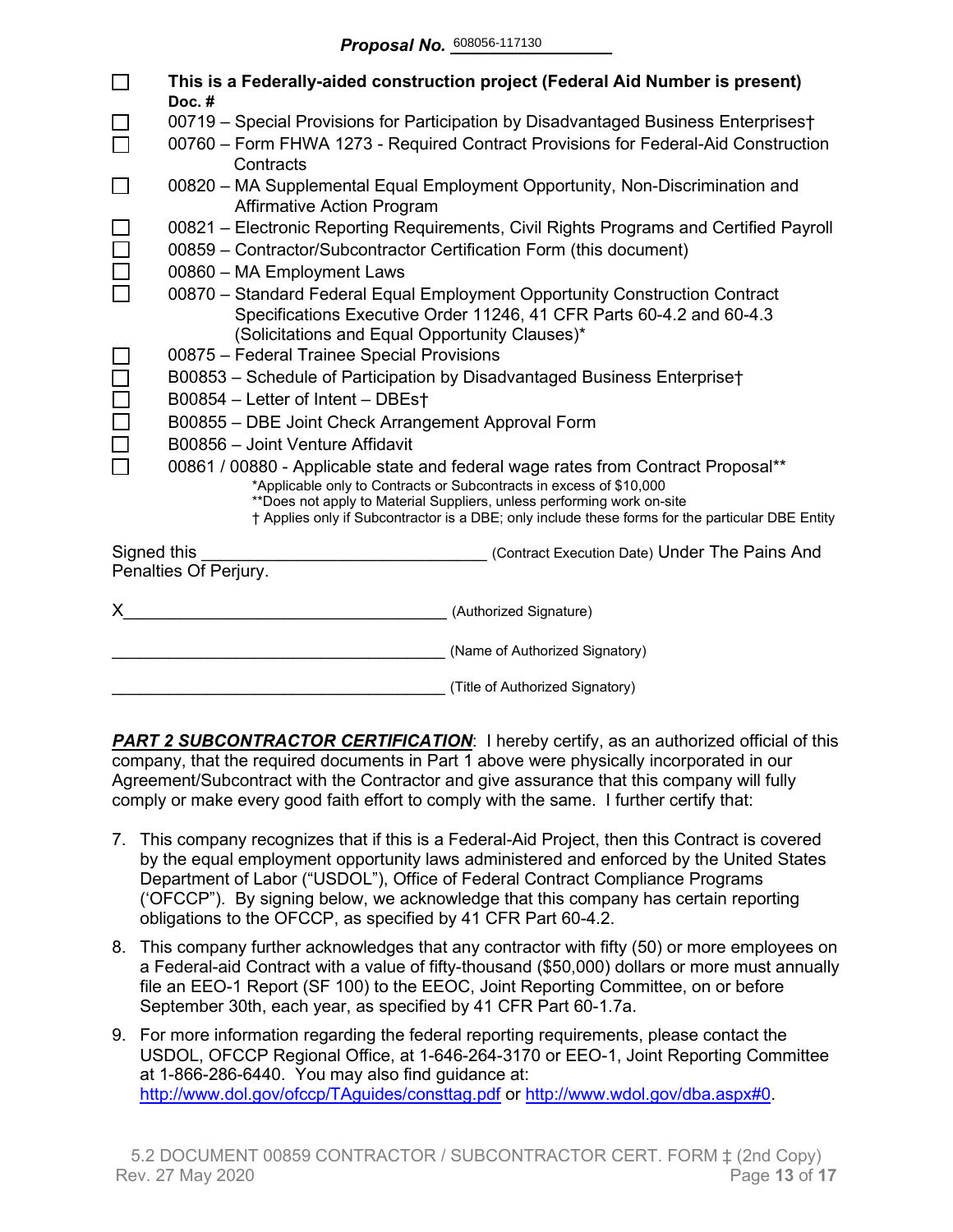- 10. This company  $\Box$  has  $\Box$  has not participated in a previous contract or subcontract subject to the Equal Opportunity clauses set forth in 41 CFR Part 60-4 and Executive Order 11246, and where required, has filed with the Joint Reporting Committee, the Director of the Office of Federal Contract Compliance Programs or the EEO Commission all reports due under the applicable filing requirements.
- 11. This company is in full compliance with applicable Federal and Commonwealth of Massachusetts laws, rules, and regulations and is not currently debarred or disqualified from bidding on or participating in construction contracts in any jurisdiction of the United States. See : [http://www.massdot.state.ma.us/Debarred.aspx.](http://www.massdot.state.ma.us/Debarred.aspx)
- 12. This company is properly registered and in good standing with the Office of the Secretary of the Commonwealth.

| Signed this<br>And Penalties Of Perjury. | (Subcontractor Certification Date) Under The Pains |
|------------------------------------------|----------------------------------------------------|
| Subcontractor:                           |                                                    |
| Address:                                 | (Authorized Signature)                             |
| Telephone Number:                        |                                                    |
| Federal I.D. Number:                     | (Print Name and Title)                             |
| <b>Estimated Start Date:</b>             |                                                    |
| <b>Estimated Completion Date:</b>        |                                                    |
| <b>Estimated Dollar Amount:</b>          | Date                                               |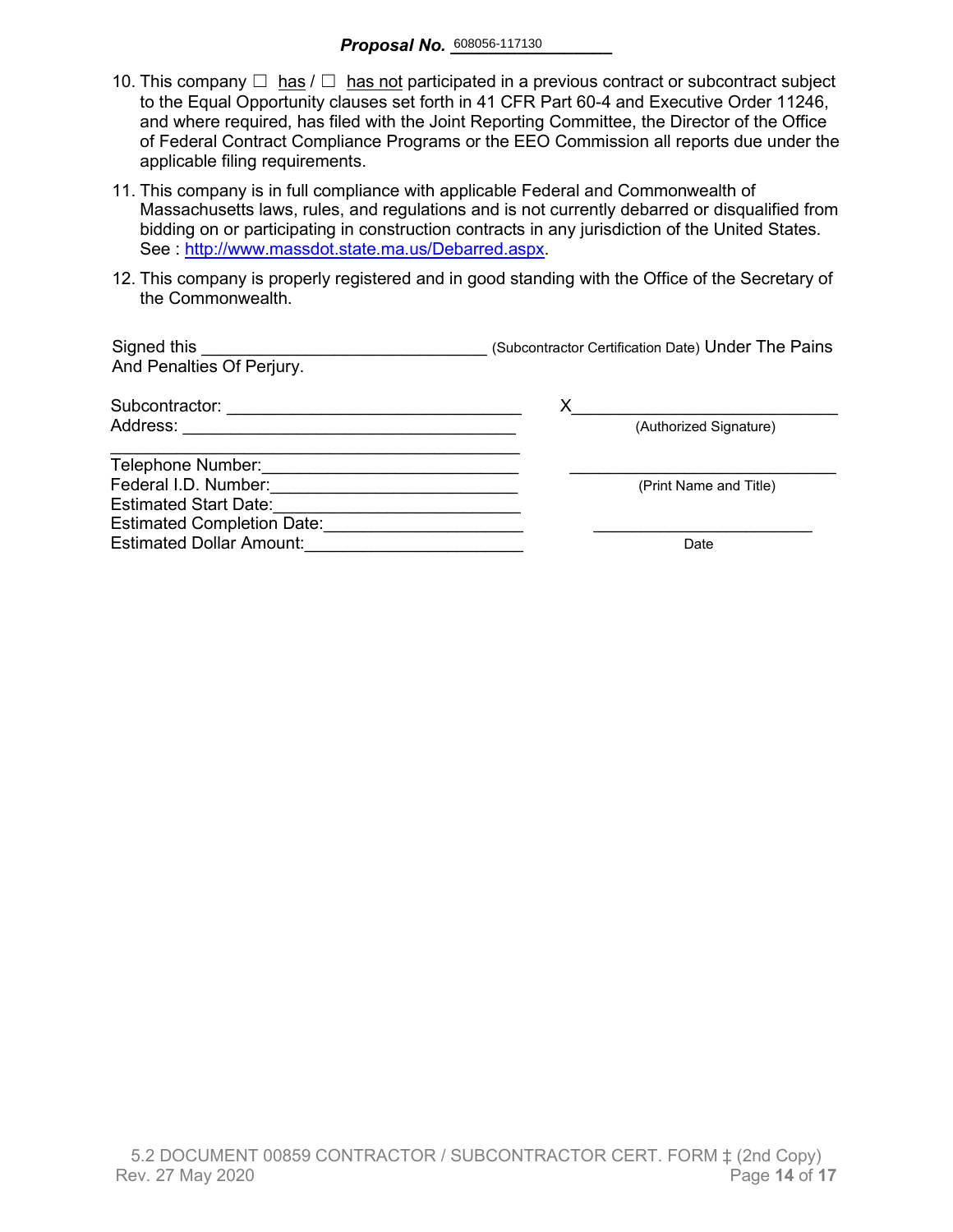## 6. OUT OF STATE CERTIFICATE (SAMPLE)

*\*Must Come from Secretary of State of the Commonwealth of Massachusetts\**

To Whom It May Concern:

I hereby certify that according to the records of this office,

\_\_\_\_\_\_\_\_\_\_\_\_\_\_\_\_\_\_\_\_\_\_\_\_\_\_\_\_\_\_\_\_\_\_\_\_\_\_\_\_\_\_\_\_ (Company Name)

a corporation organized under the laws of \_\_\_\_\_\_\_\_

(State Organized Under)

on **on Example 2** was qualified to do business in this Commonwealth on (Date Qualified to do Business in MA)

(Date of Qualification Inquiry) under the provisions of the General Laws, and I further certify (Date of Qualification Inquiry)

that said corporation is still qualified to do business in this Commonwealth.

I also certify that said corporation is not delinquent in the filing of any annual reports required to date.

In testimony of which, I have hereunto affixed the Great Seal of the Commonwealth on the date first above written.

*X*<br>(Signature of Secretary of State) **Alternative State Seal State Seal Alternative State** 

Certificate Number: \_\_\_\_\_\_\_\_\_\_\_\_\_\_\_\_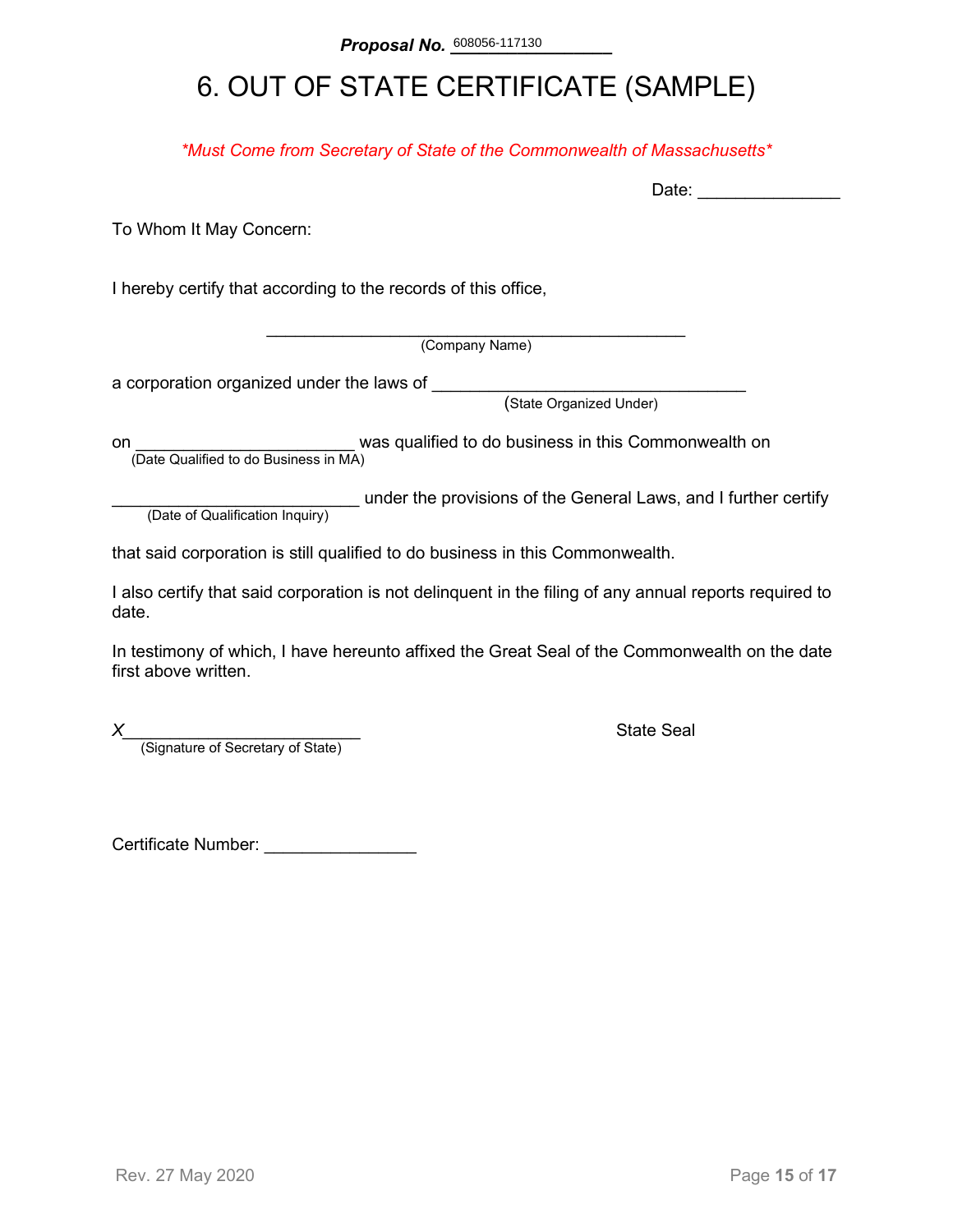### 7. DIESEL CONSTRUCTION EQUIPMENT DATA SHEET

Contractor Name: <u>Contractor Name:</u> Exercise Contract No: <sup>117130</sup> Contract No: 117130

Project Name: \_\_\_\_\_\_\_\_\_\_\_\_\_\_\_\_\_\_\_\_\_\_\_\_\_\_\_\_\_\_\_\_\_\_\_\_\_\_\_\_\_\_\_\_\_\_\_\_\_\_\_\_ Location: \_\_\_\_\_\_\_\_\_\_\_\_\_\_\_\_\_\_\_\_\_\_\_\_\_\_\_\_\_\_\_ the Connecticut RiverErving-Gill - Protective Screening Installation Br. No. E-10-014=G-04-009 Route 2 over

Location: Erving-Gill

| Equipment<br><b>Type</b> | Own<br>Rent | Equipment<br><b>Make</b> | Equipment<br>Model &<br>Year | <b>Fuel Type</b> | Equipment<br><b>VIN</b> | Equipment<br><b>HP Rating</b> | ECD Type<br>DOC/DPF | <b>ECD</b><br>Manufact. | <b>ECD</b><br><b>Make</b> | <b>ECD</b><br><b>Model</b> | <b>ECD</b><br>Cert. | <b>ECD Install</b><br><b>Date</b> |
|--------------------------|-------------|--------------------------|------------------------------|------------------|-------------------------|-------------------------------|---------------------|-------------------------|---------------------------|----------------------------|---------------------|-----------------------------------|
|                          |             |                          |                              |                  |                         |                               |                     |                         |                           |                            |                     |                                   |
|                          |             |                          |                              |                  |                         |                               |                     |                         |                           |                            |                     |                                   |
|                          |             |                          |                              |                  |                         |                               |                     |                         |                           |                            |                     |                                   |
|                          |             |                          |                              |                  |                         |                               |                     |                         |                           |                            |                     |                                   |
|                          |             |                          |                              |                  |                         |                               |                     |                         |                           |                            |                     |                                   |
|                          |             |                          |                              |                  |                         |                               |                     |                         |                           |                            |                     |                                   |
|                          |             |                          |                              |                  |                         |                               |                     |                         |                           |                            |                     |                                   |
|                          |             |                          |                              |                  |                         |                               |                     |                         |                           |                            |                     |                                   |